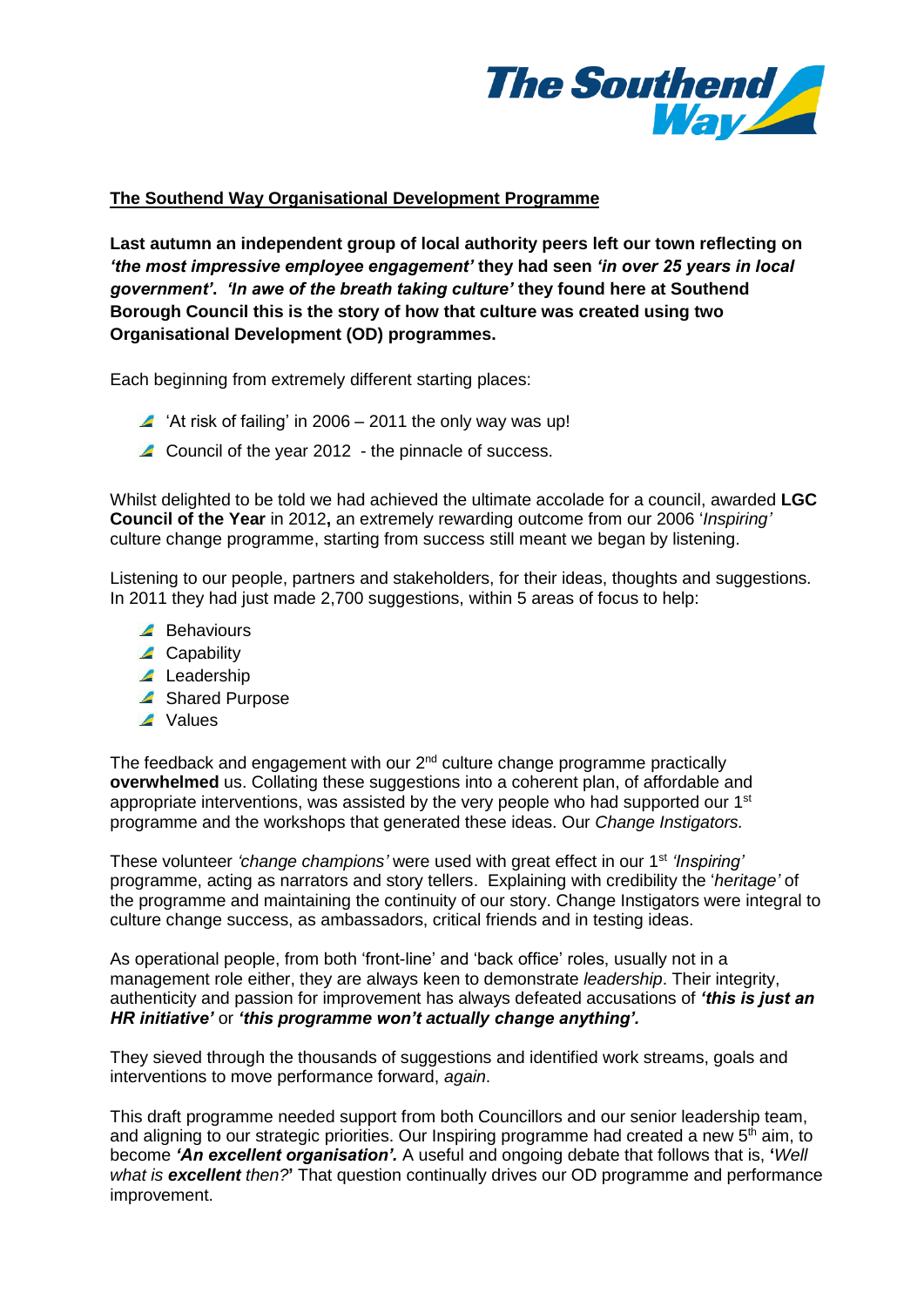The OD programme designed would need to meet the needs of all our stakeholders, it would also need to challenge our strategic leaders and politicians, whilst also engaging them. All during a period of the greatest reductions in budgets ever to occur in local government.

Designing a programme against this complex strategic backdrop was a challenge, when you are already successful the risk of inertia taking hold is also constant.

Three culture change themes emerged, embodying key aims critical to our ongoing success, they were:

- Resilience and Growth
- **Engaging Leadership**
- Focused Performance

### Our Model

These themes and supporting workstreams, formed a comprehensive programme.

A model to support understanding and engagement with it would enable people to appreciate the synergies of the themes – a strong, highly engaged and skilful team, meeting new performance challenges, with high quality leadership being a *'keystone'* linking the two.



### **Our Brand**



Our branding used an air/travel theme aiming to stimulate imagination and create an easily understandable identity for the programme.

Building on the growing success of our partnership with London Southend airport, it focuses us on:

- Being customer friendly
- **▲** Economy
- ▲ Using technology
- **4** Getting people 'where they needed to go'
- **Embodied the transformation our airport** achieved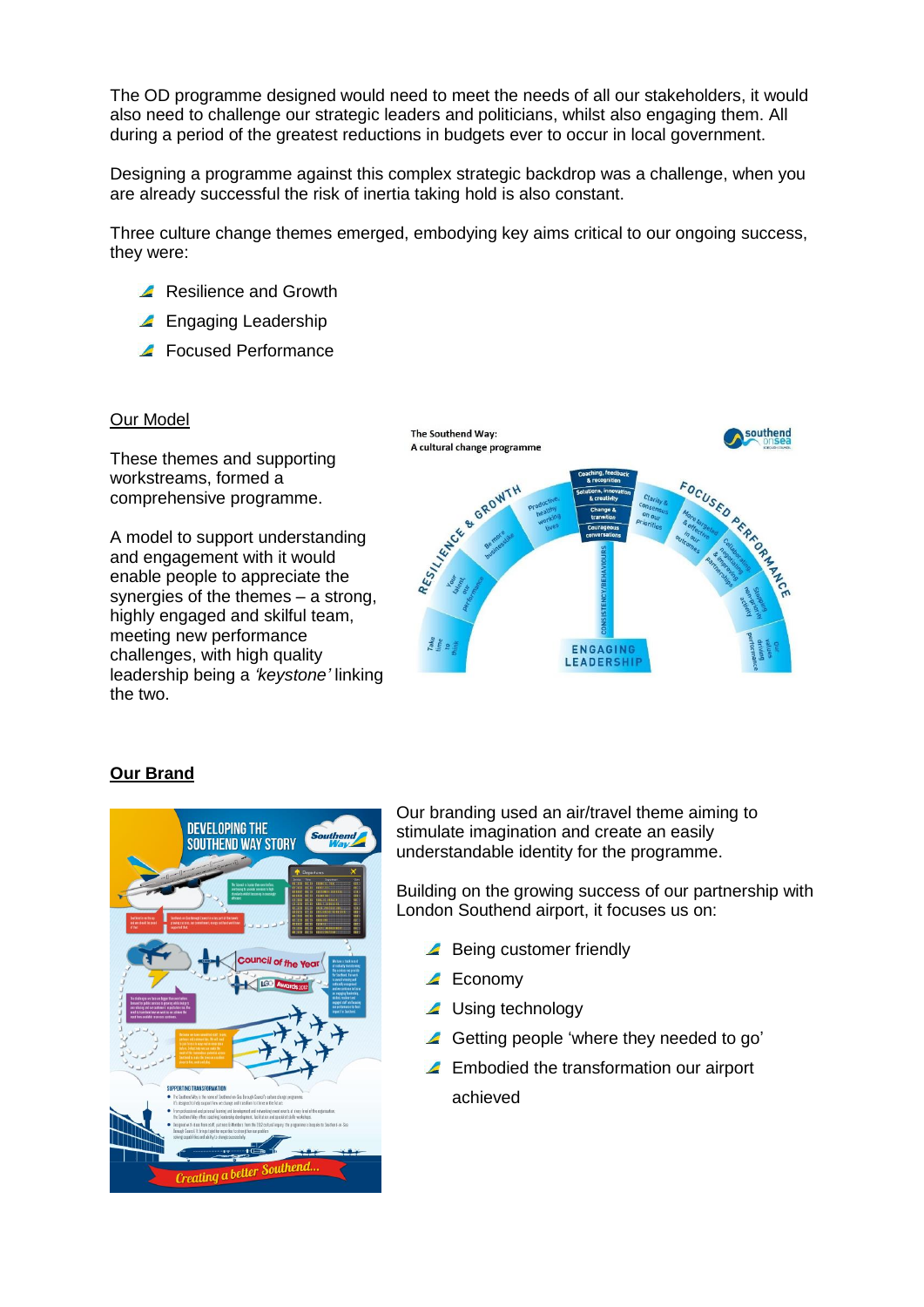## **1) Resilience & Growth**

Ensuring our people were engaged, strong, flexible and 'developed/grew' at a rate greater than that of the change, was going to be critical:

**Take Time To Think** – encouraging our people to not just 'run on the hamster wheel' to stop, reflect, review, to access our award winning internal coaching programme and make use of a new intervention of action learning groups. Workshops on Systems thinking, the 21<sup>st</sup> Century Public Servant and the MD of the Metro Bank talking to us about 'creating fans not customers' were also used as provocateurs.

**Your talent, our performance** – the workforce development cycle and how performance management supported individual's development were reviewed. The need for a new Learning management System commissioned for all stakeholders has been actioned with new systems to monitor and support L&D.

**Be more business-like** – Supporting services to reduce costs (£56m 2011-15 in the context of a £124m revenue budget), also improving income to become more entrepreneurial. Identifying opportunities for partnership working and shared services also generated significant procurement savings.

**Productive, healthy working lives** – We introduced a new resilience programme using a holistic personalised profiling tool, with sessions for Managers and our people. Our public health colleagues contributed their own contributions with Mindful Employer status adopted – staying healthy and well both physically and mentally was critical.

# **2) Engaging Leadership**

We knew that Engaging Leadership had been critical to our previous success. A new leadership development programme with the Real World Group using their 360° feedback tool was introduced building even further on the high standards of leadership we expected.

Managing downsizing (now in a 6<sup>th</sup> year) risked devastating our employee engagement, four critical workstreams sought to ensure that didn't happen:

**Courageous conversations** – leaders would need to challenge previous practice, addressing the 'elephants in the room' and dealing with the most difficult business environment facing local government ever would mean addressing difficult issues.

**Change & transition** – those courageous conversations would focus on change, and critically supporting transition – ensuring our people successfully adapted and managing the impact it would have on them were priorities of our leadership model.

**Coaching, feedback & recognition** – leaders needed to develop and grow our people, recognising their talents and contributions and focusing them on those areas where they needed to set new goals, develop new skills and recognise new behaviours.

**Solutions, innovation and creativity** – all of the preceding enablers needed to reinforce that our people would have to create innovative solutions to not only maintain our services, but improve them.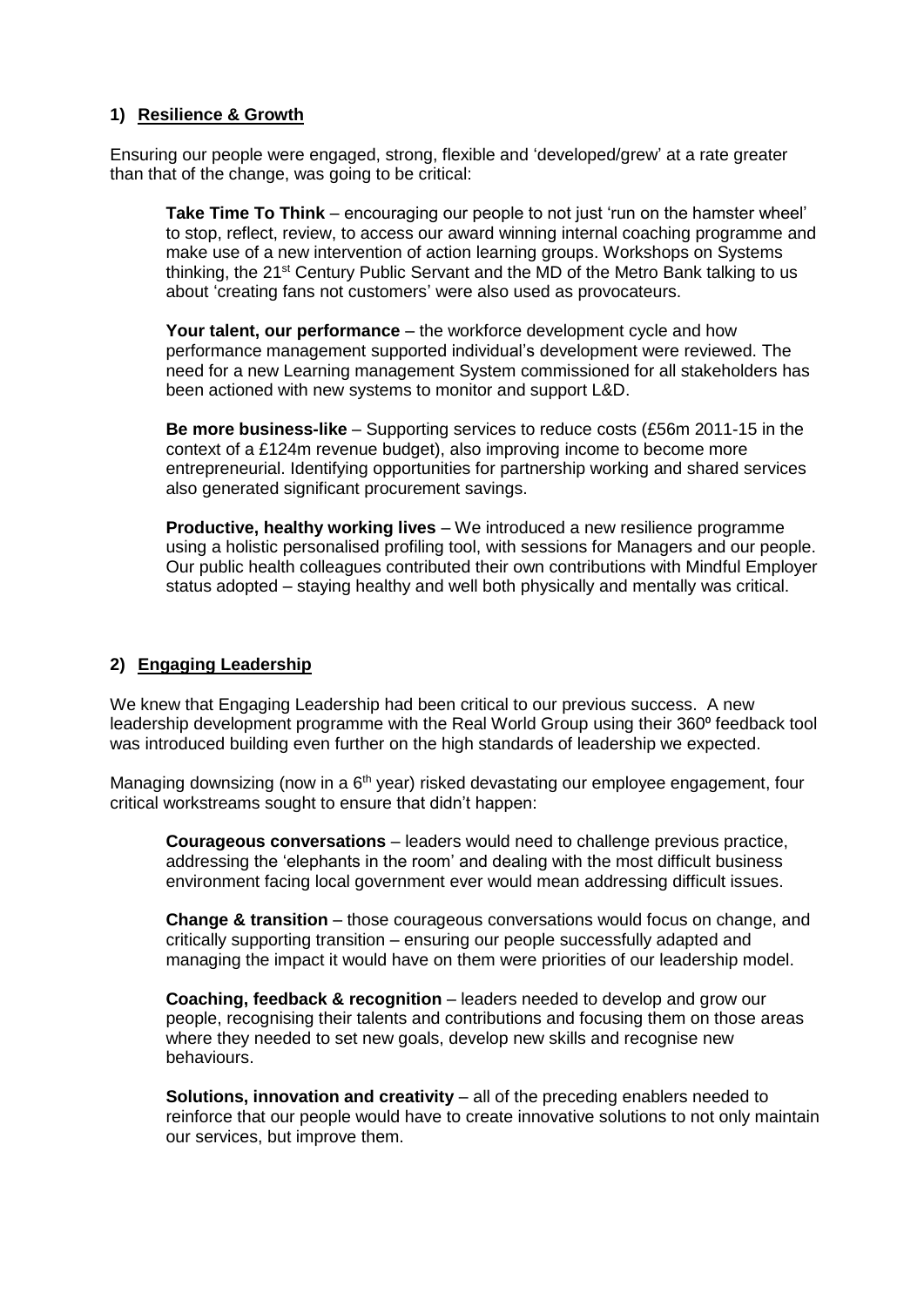## **3) Focused Performance**

Our final theme needed to wed our changing business strategy, to our people. informing what needed to be different and how. Arguably the most challenging theme it needed to encourage:

**Clarity & consensus on our priorities** – SBC was re-aligning reduced resources whilst ensuring those in greatest need were supported. A new conversation was begun with our community titled **'Our town our future'** we are identifying key outcomes for the town going forward.

**More targeted & effective in our outcomes** – Every act, intervention, service or relationship has been reviewed, ensuring our focus is impact/outcome not procedure. Coaching to outcomes was key - not the process and bureaucracy on the way!

**Collaborating, negotiating & improving partnerships** – Partners were involved extensively in both programmes, statutory and 3rd sectors were simultaneously undergoing their own resourcing reductions requiring tact and thought.

**Stopping non-priority activity** – It was inevitable that SBC like all other UK councils may have to stop some services. Innovative practice, increasing income, wider use of volunteers and closer partnership working have all been used to minimise service closures.

### **Our values drive our performance**

Identified in our first culture change programme our values were reviewed in 2011 after being firmly reconfirmed as still relevant.

Programmes promoting **'Doing the right thing'** and team Values workshops were introduced to act as a safety valve to the emerging risks that occur in a downsizing organisation.

*Our people repeatedly expressed that if in changing the council, we left behind our values and what they represented, then we would have not succeeded.*